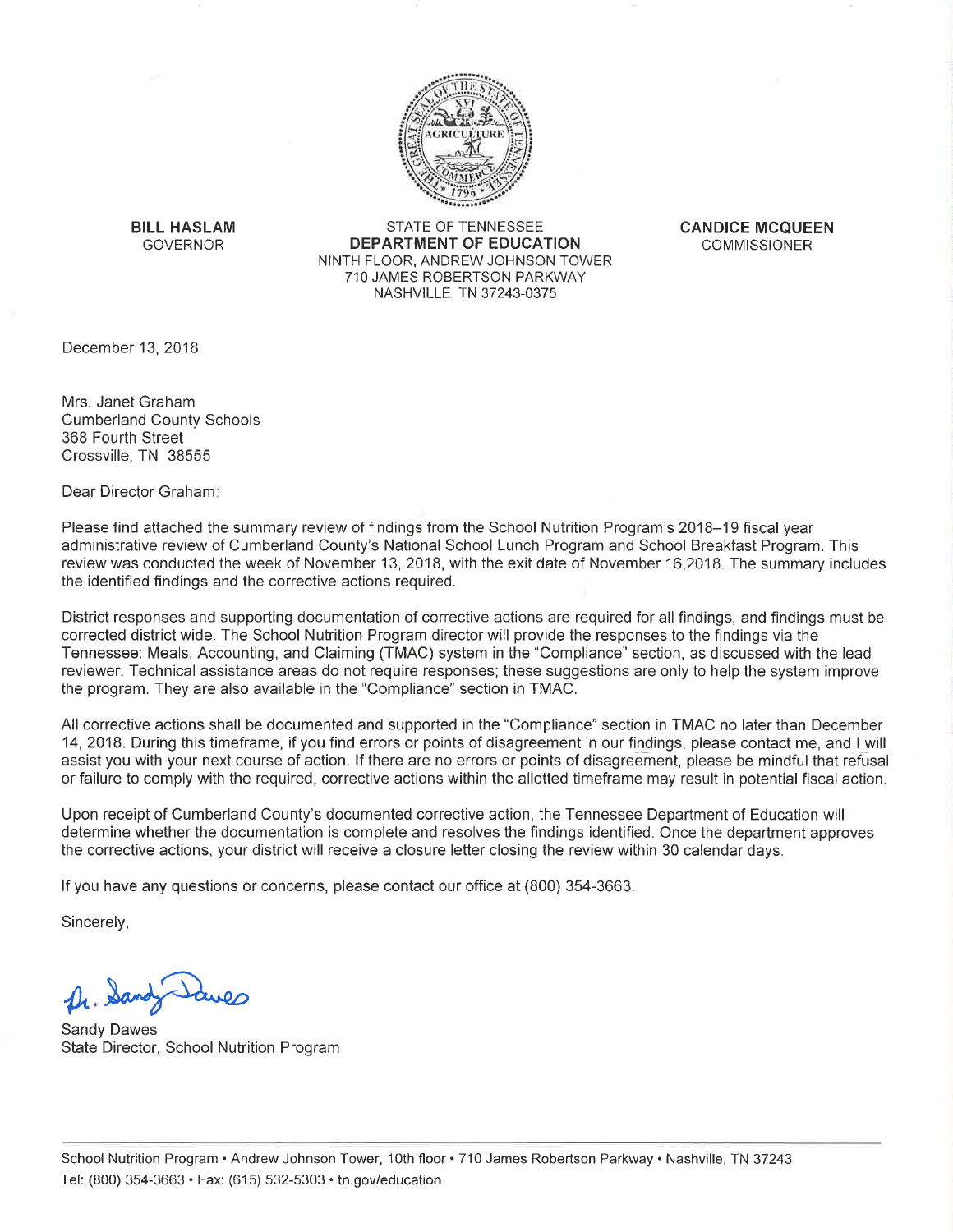

### **Cumberland County (180)**

**Review ID: 1139** 

#### **Exit Conference Date: 11/16/2018**

Review Year: 2019

Month of Review: October

Lead Reviewer: Leslea Colquitt

| Area | $\vert$ Findings ID $\vert$ | <b>Finding Description</b> | <b>Required Corrective Action</b> |
|------|-----------------------------|----------------------------|-----------------------------------|
|      |                             |                            |                                   |

### **SFA - Level Findings**

| $100 -$<br>Certification<br>and Benefit<br><i><b>Issuance</b></i> | $V-0100$ | Certification and benefit<br>sample were incorrectly<br>approved for benefits.                                                                      | Change the status of each student on the<br>issuance requirements were not benefit issuance document and send the<br>met. Two students in the review households a notice of benefit change. Upload<br>the letter to demonstrate compliance. |
|-------------------------------------------------------------------|----------|-----------------------------------------------------------------------------------------------------------------------------------------------------|---------------------------------------------------------------------------------------------------------------------------------------------------------------------------------------------------------------------------------------------|
| $200 -$<br>Verification                                           | $V-0200$ | Verification requirements were<br>not met. The notification of<br>household that an appeal must corrected notification.<br>be filed within 10 days. | Update the notification of adverse action to<br>include the required 10 day appeal<br>adverse action did not notify the requirement, and upload a copy of the                                                                               |

# **Site - Level Findings: South Cumberland Elementary (0073)**

| 1400 - Food | $V-1400$ |                              | Food safety requirements were Train staff on the cooling and temperature      |
|-------------|----------|------------------------------|-------------------------------------------------------------------------------|
| Safety      |          | not met. Cooling logs did    | control (for safety) foods standard operating                                 |
|             |          |                              | not demonstrate that hot foods procedure. Upload agenda, training roster, and |
|             |          | were cooled to 41 degrees or | upload two weeks of cooling foods logs                                        |
|             |          | below within 6 hours.        | documenting that foods were cooled properly.                                  |